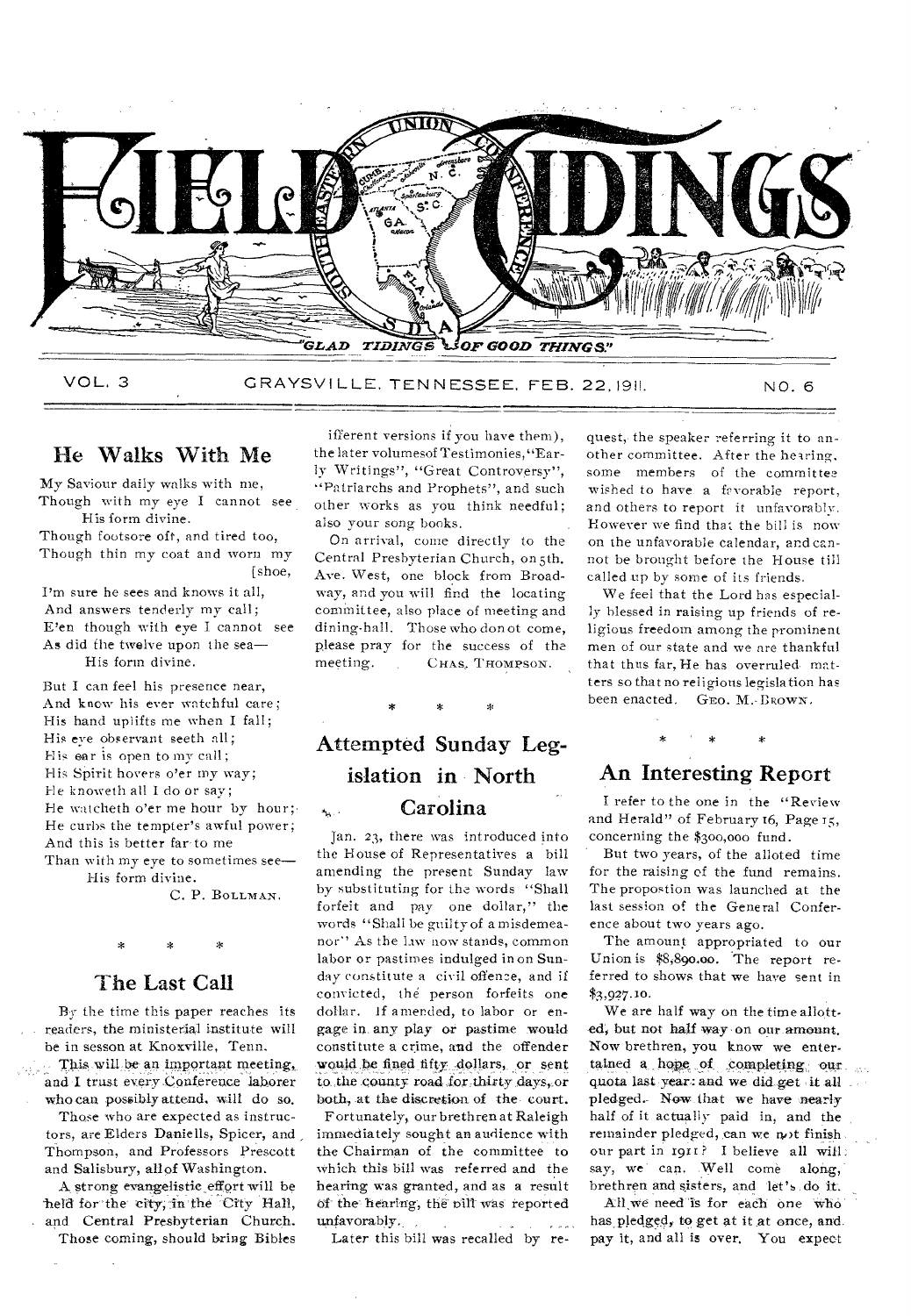to pay your pledge, don't you? Then why not do it now?

I like Elder Stephenson's suggestion in a recent issue of "Field Tidings." "That all see that their pledges are paid before the close of the Conference year, June 30."

Let all the people say, "We will." CHAS. THOMPSON.

**Cumberland** 

 $\mathbf{A}$  $\ast$ 

#### News Notes

Our president conducted services at the Chattanooga church No. 1, last Sabbath. Dr. Godsmark met with the Mission Ridge church, and reports an interesting meeting.

Miss Erma Glenn has been selling the magazine, "Life & Health," in Chattanooga the past week. She reports selling 34 in the Terminal Station in one hour,—a profit of \$2.e4 an hour.

Elders Stanley and Shoup will go to Knoxville the 26th, to complete the arrangements for ministerial institute. The Conference Cafeteria outfit will be shipped fromGraysville the x5th.

Our state agent reports nine canvassers for the month of January. Total sales for the month, \$381.15; deliveries, \$124.45. Who will join this faithful company of self-suppoking missionaries?

Brother J. D. Finley and wife, of Concord, have lately, entered the canvassing work. Their report for the month is interesting. They have both put in the same number of hours, and their total sales are \$33.75 each.

The Cumberland has secured three or four furnished rooms which we offer free to a few . good magazine workers to sell the "Watchman" and "Life & Health" during the ministerial institute at Knoxville. Write us for particulars.

What do you think of "Field Tidings" *in its new* dress? I think it looks better, don't you? Are you willing to have this little visitor carry the newe to your family from the. Southeastern Union this year? If so, send us 25 cents for your subscription.

We are informed by our new editor that Cumberland will be given a column or more, in "Field Tidings," each week for news from

our Conference. We invite our churches to select a news correspondent to send items of interest to us each week that may become a part of the conference report.

Our Sabbath-schools are becoming chief vehicles for transporting funds to the Mission Board. Some of the schools are adopting the plan of several members giving 25 cents instead of 5 cents, and then giving all to Missions. If all those who are able, will do this, there will be a great inerease in our Sabbath-school funds.

Many in the world are appreciating the correct and simple health principles taught by "Life & Health." These are God-given principles. Are we giving our moral, financial, and working support to this good journal? If not, why not? The March number is the best yet. Send for 25 or 5o of these, and let your neighbors have the light of health reform.

It has been demonstrated the past two weeks that our ten-cent magazines can be sold in Chattanooga. Our two depots are excellent places for meeting large numbers of people several times a day. From 20 to 35 magazines can be sold an hour to people waiting for their trains. We need a good, settled, consecrated worker, who will take hold of this work and do business for the King. Who will respond?

We appreciate the liberal response of all our people. A statement of cur conference treasurer, shows cash on hand January 31, 1911, \$2275.ro ;-acash on hand January 31, 1910, \$824.- 90,-- an increase of \$1450.20. This is encouraging, and if our people will be faithful in paying their pledges, and give the Lord His own, there will be sufficient means to faithfully carry forward the work.

Did your church raise its portion of the ten-cent a week offering for toreign missions for the month of January?

Those attending the ministerial institute at Knoxville will be able to secure rooms, furnished for two, at \$1.5o per week.

The Southern Publishing Association will conduct a branch office in Knoxville during the institute, with Elder Crothers as manager. There will be a good, liberal supply of tracts, magazines, books, and Bibles on hand. The stand will be arranged in the lobby of Market Hall, where it will be visited by hundreds of people as they come and go

That the "Tract and Missionary Work" in the Cumberland is reviving can be seen from the following items, we have taken from the seven monthly missionary reports received for January; tracts.and papers given away,  $1,595$ ; books loaned,  $240$ ; missionary letters written, 59; missionary letters received, 8; missionary visits, 309; donations for Society work,  $$2.31$ ; new converts,  $.12$ .

Beginning. with January I, 1911, twenty per cent.of all tithe paid into the Cumberland Conference office will be sent out of the Conference; to per cent as has been, the custom, to the Union Conference, 5 per cent to the General Conference Sustentation Fund, and 5 per cent to the General Conference for foreign missions., One third of the tithe received from the Graysville church is also sent to the Union, leaving the Cumberland Conference 70 per cent with which to carry forward our work in the Conference. If every Seventhday Adventist enrolled in our Conference, will pay tithe, and, bring all the tithe into the storehouse, our present tithe, will be greatly increased, and the work, at home and abroad can be sustained by the means that God has said is his own.

The Church *Federation* of Knoxville to Discuss Sunday Laws'and Sunday Sacredness

February 4, there appeared this notice in "The Knoxville Sentinel:" "Sunday Laws Will Be Discussed On Monday." A meeting of the Church Federation will be held at to:30 o'clock Monday morning at the Central Y. M. C. A. building. Rev. Josiah Sidly will speak on the subject, "Sunday a part of the Divine Law", and T. A. Wright on "Sunday Laws as They Pertain to Knoxville." All ministers whether members of the Federation or not, are invited to be present." Mr. Wright is a city attorney who was to discuss the civil side of the Sunday Laws. I attended this meeting, and found that there were over thirty ministers present, which shows the interest manifested in this question.

There first came before the Federation, a representative of the city mail carriers, asking the cooperation of the Federation to help them to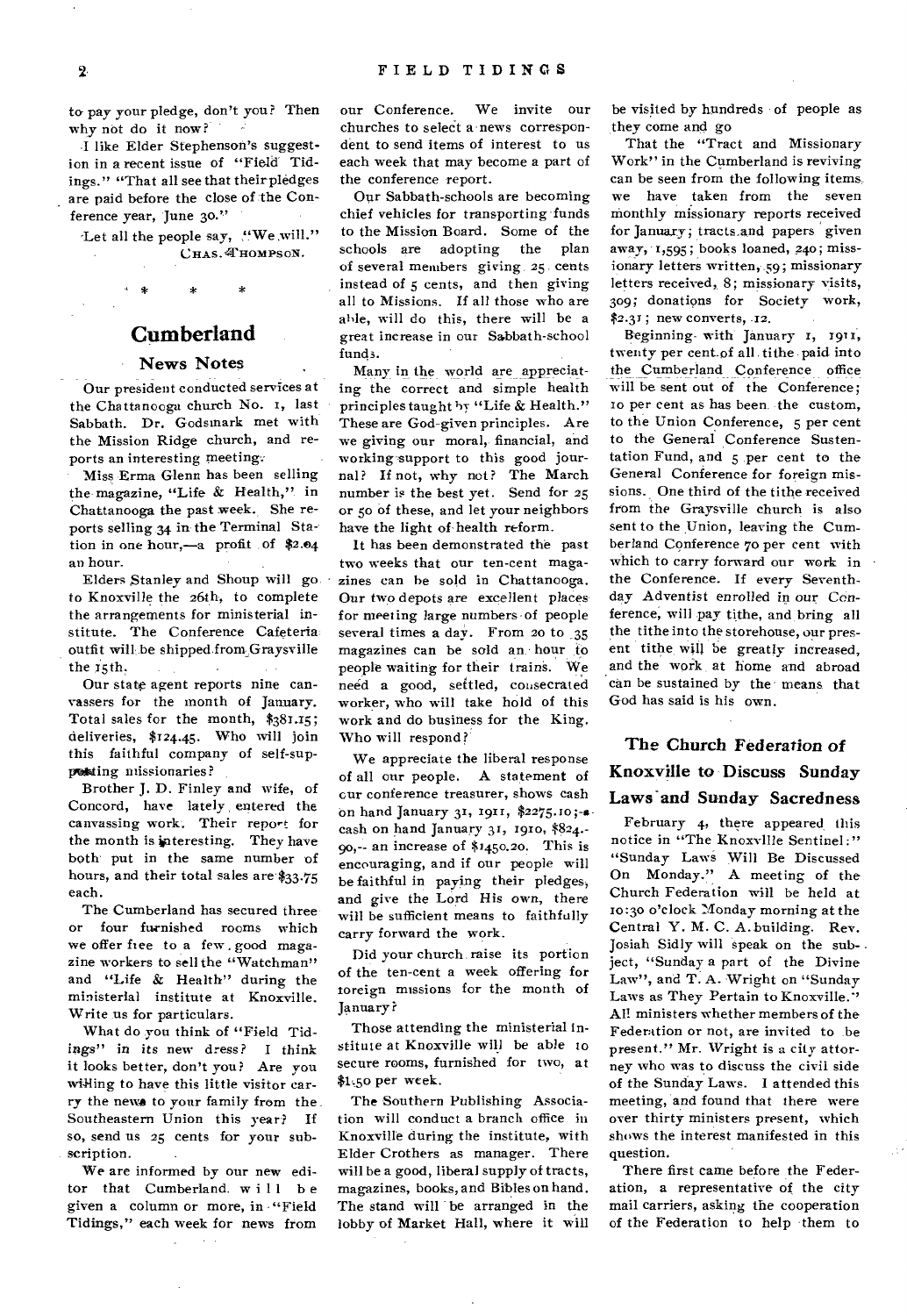secure a better Sabbath (Sunday) rest. This request was heartily responded to, and one of the leading ministers of the city, was appointed to interview the business men for the purpose of creating a public sentiment in behalf of the mail carriers, to release them from duty at the<br>nost-office on Sunday. Following post-office on Sunday. this came the indorsement of a new Bill introduced into the State Legislature, making it a misdemeanor to run theaters on Sunday.

By the time these things were disposed of, it was time to adjourn, so the real question for which the meeting was called, was deferred until the first Monday in March. This will give opportunity for some of our leading brethren, who will be with us during the institute, to attend.

The Lord has not left his people in darkness, in regard to the meaning of the gathering forces for the enforcement of Sunday. "In the issue of the conflict, all Christendom will be divided into two great classes: those who worship the beast and his image and receive his mark, and those who keep the commandments of God and the faith of Jesus. Although church and state will unite their power to compel all, 'both small and great, rich and poor, free and bond,' to receive the mark of the beast, yet the people of God will not receive it." Test. Vol. 9, No. 37, page 16, 17.

These things ought to stir us to greater activity-to get the message before the people in the cities, while we have freedom to work. I trust our brethren in the Conference will make the coming ministerial institute and the work in Knoxville, a subject of prayer. J. B. LOCKEN.

### **North Carolina Items**

An important-meeting of the Conference Commit tee and workers was held at 'Greensboro, Sunday, February 12.

*i* Elder Nash is holding a series of meetings at Albemarle.

The church-school at Greensboro, under the management of Miss Presley is giving good satisfaction. Both students and parents are well pleased with the work the school is doing.

Elder Killen has been suffering from a hard cold following a siege *\_4('* the mumps. He' is better, but

is still weak. The work at High Point is in an encouraging condition.

The students at the Greensboro school have been having excellent success selling magazines. Thus the practical and theoretical missionary training is being combined.

Elder Wells joined Brother Greenwood in the Religious Liberty work at Raleigh, February 8.

#### **Macon, Georgia**

Shortly after coming to Macon, Brother Maxwell and I began a tent effort in East Macon, which we continued with good attendance for some time. As a result of these meetings, and subsequent work, seven said they would keep all of God's commandments. Two of these have since proven to be "stony ground" hearers, and have given up. Two others, an Episcopalian and a Primative Baptist, have been trying to keep both days. They seem to love  $\mathbb{R}^d$ the truth however, and we have hope that they will yet identify themselves with God's remnant peopie. The rest are proving faithful, though circumstances are such. that some are kept from meeting with us on the Sabbath,

The meetings have been followed up with Bible work and some are now at the deciding point. Let us remember these' at - the throne of grace, one brother especially, whose companion has lately begun to keep the Sabbath; who'is trying to arrange his business affairs so he can keep it with her.

The Macon church is greatly in need of a place for worship. This was especially apparent at the close of the tent effort when, because of prejudice, it was found to be very difficult to get those interested to come to a private house for services. Recently the Lord opened the Way to purchase a desirable lot in a growing part of Maconat less than half value. An effort is now being made to raise funds with which to erect,<br>free from debt, a suitable building. We are but few in number, but have faith to believe that the Lord will help us to accomplish this for his glory, that in this large center there may be a "memorial" raised in his name that will stand out as a beacon light to those who are perishing for the lack of the saving truths of the third angel's message.

I am glad to say that all are of good courage and 'that we have received much strength from the good spirit-filled cat vassers' institute recently held here.

I desire an interest in the prayers of my brethren that I may be, ever ready to do all, that the Lord has for me to do in giving the last message of mercy.

F. C. CLARK.

### **South Carolina**

Mrs. Irving Bartholomew, of Washington D. C. is visiting-her sister-in law, Miss Bertha Bartholomew at Campobello.

As a very fitting ending for the canvassers' convention, on Feb. 12, the Cherokee chapel was solemnly dedicated to the Lord. Brethren were present from Spartanburg and Battle Ground. The day was ideal and all rejoiced as we considered the goodness of God, in giving us the truth that makes us one.

Elder Charles Thompson was called to leave Siinday for North Carolina. We regretted much that he could not stay to the dedicatory service.

Sabbath; Feb. 4, was duly observed at Cherokeeas Religious Liberty day. A sermon was preached by the writer appropriate to the ocasion, and an offering was taken amounting to nearly five dollars.

A supply of the leaflet, "Do you want Congress to prescribe your religion?" has been sent out to several of our churches. All are urged to circulate this literature at once, and also sign the petition supplied by our Religious Liberty secretary and send it to the proper person, your congressional representative.

Brother J. F. Crichlow is in Spartanburg for a few days to labor for his own race-in harmony with a recommendation of the conference.

T. H. TEYS.

# To Subscribers

\* -\*

Please send your remittance for "Field Tidings" to your Conference secretary, who will forward your name and address toGraysville, to be placed upon the mailing list. If you do not get the paper in due time, notify your secretary, and the matter will receive prompt attention.